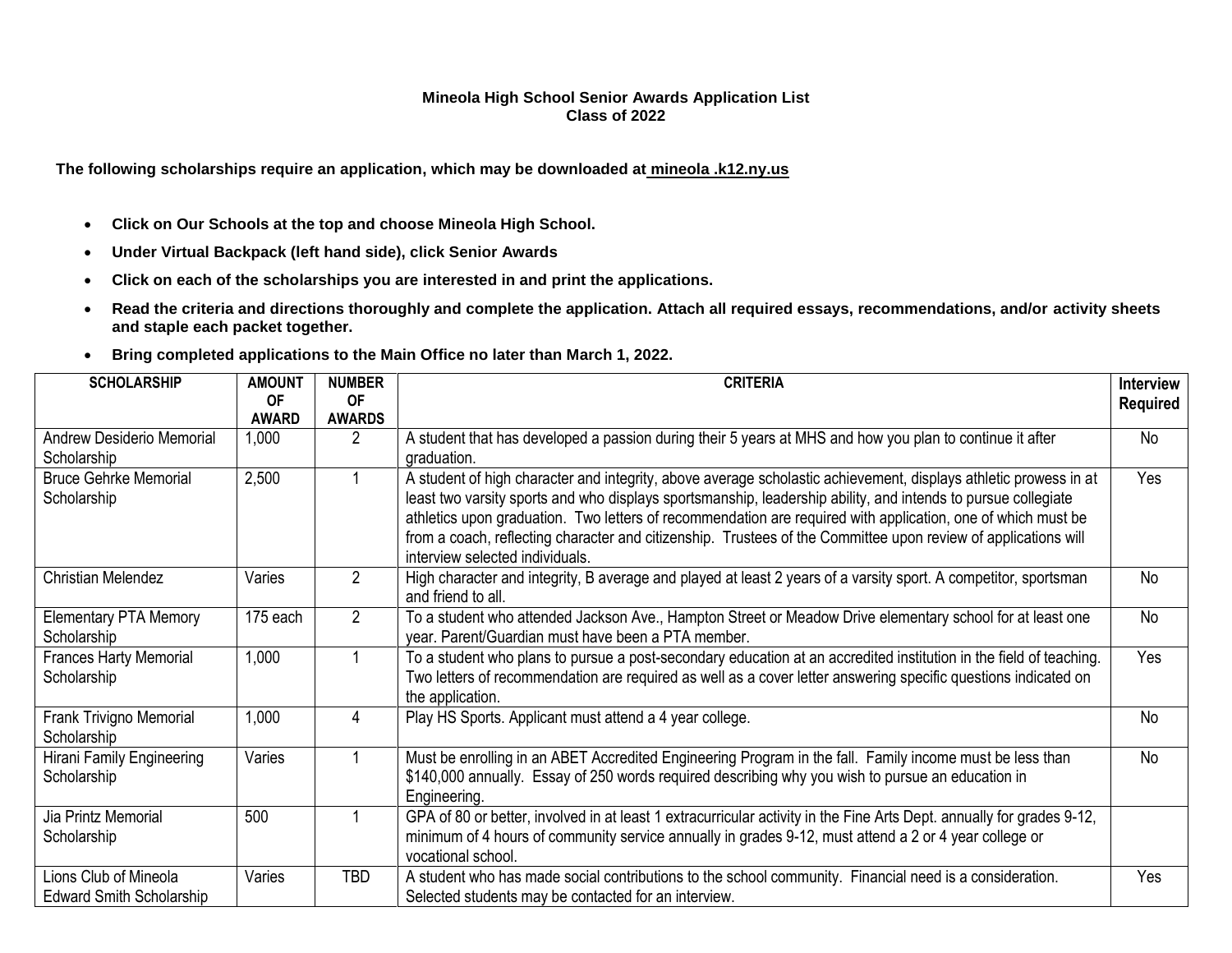| Long Island Portuguese<br>Lions Club Manuel F. Martins              | 1500          |                | A student of Portuguese ancestry, who plans to continue their education, has demonstrated leadership and high<br>academic achievement, and who has serviced the school community. Selected students will be contacted for an<br>interview.                                                               | Yes       |
|---------------------------------------------------------------------|---------------|----------------|----------------------------------------------------------------------------------------------------------------------------------------------------------------------------------------------------------------------------------------------------------------------------------------------------------|-----------|
| Luis and Rosa Pinto Int'l<br>Student Scholarship                    | 250.<br>each  | $\overline{2}$ | Immigrant student or student of immigrant parents. Academics and community service are a priority followed by<br>financial need.                                                                                                                                                                         | No        |
| <b>Matthew Hylton Memorial</b><br>Scholarship                       | 500           |                | A graduating senior who plans to attend a community college, a four-year college or a technical school.<br>Academic performance, extra-curricular activities, community service and outside employment will be<br>considered.                                                                            | <b>No</b> |
| Michael Terc Scholarship                                            | Varies        | 1              | To a student who demonstrates dedication, passion, and commitment to Mineola HS and the student body; one<br>who is kind-hearted, involved in extracurricular activities and has a genuine spirit and love for the Mineola HS<br>community.                                                              | No        |
| Mineola Dads Club: Carol A.<br>Kostulias Scholarship                | Varies        | Varies         | A student attending college for a degree in Health Care.                                                                                                                                                                                                                                                 |           |
| Mineola Athletic Association<br>High School Scholarship             | 500           | 4              | A graduating senior found to be the most deserving athlete, who has contributed to the school community and<br>will continue his/her education. Consideration will be given to financial need                                                                                                            | <b>No</b> |
| Mineola Athletic Booster Club<br>Senior Scholarship                 | 200           | 8              | An athlete, selected by coaches, who has contributed to the school and will continue his/her education. Slight<br>consideration will be given to financial need.                                                                                                                                         | <b>No</b> |
| Mineola Chamber of<br>Commerce Jerry Mehlman<br>Scholarship         | 2,000         | $\mathbf{1}$   | A student who has overcome physical, educational, communication, emotional adversity in life and who has<br>been accepted to a college or trade school immediately following high school. Selected students will be<br>contacted for an interview.                                                       | Yes       |
| Mineola Democratic Club<br>Ann Galante Scholarship                  | 500           |                | A student who has distinguished him/herself through academic achievement in the field of social studies and<br>participation in community affairs. Selected students will be contacted for an interview.                                                                                                 | Yes       |
| Mineola District Council PTA<br>Harry Jaroslaw Achievement<br>Award | Varies        |                | To a highly motivated student who has made significant progress towards their IEP goals, shown respect for<br>school rules, and achieved academic and/or emotional growth. Parent/Guardian must be a current SEPTA<br>member.                                                                            | No        |
| Mineola-Garden City Rotary<br>Club Scholarship                      | <b>TBD</b>    | 1              | For a student who is well rounded and demonstrates excellent character. Selected student will be contacted for<br>an interview.                                                                                                                                                                          | Yes       |
| Mineola High School PTSA<br>Mustang Spirit Scholarship              | 300 each      | 10             | A student who reflects pride to the Mineola HS community by participation in extracurricular activities, athletics<br>and/or fine arts, and represents the school in a positive way. Parent/Guardian must be a current PTSA member.                                                                      | No        |
| Mineola Middle School PTA<br>Scholarship                            | 250 each      | 3              | A student who demonstrates leadership, determination, character, and academic performance with community<br>Service. (One award for each category). Parent/Guardian must have been a MS PTA member during the<br>student's 7th grade year.                                                               | No        |
| Mineola Music Parents<br>Scholarship                                | Varies        | <b>TBD</b>     | A student who has demonstrated excellence in one or more Fine Arts programs at Mineola High School and<br>plans to continue their education in college or a vocational school in Fine Arts.                                                                                                              | No        |
| Mineola Volunteer<br>Ambulance Corp.                                | 1,000<br>each | $\overline{2}$ | A senior that is a resident of the Village of Mineola, minimum GPA of B+; and an active volunteer in the<br>community.                                                                                                                                                                                   | Yes       |
| Olivia Macedo Memorial<br>Scholarship                               | Varies        |                | Student who plans to continue their education, demonstrates natural understanding for diverse nature of our<br>student body. An individual who is assertive, courageous, compassionate, loyal, and above all, a positive,<br>optimistic thinker with an all-pervasive love for life, friends and family. | No        |
| <b>Outstanding Musician Award</b>                                   | Varies        | $\mathbf{1}$   | To the most outstanding musician(s) who have participated in at least two performing groups all four years and<br>received a grade of 95 or better, participated in NYSSMA a plus, held a leadership position in a musical group,<br>and has excellent character, attitude and attendance.               | No        |